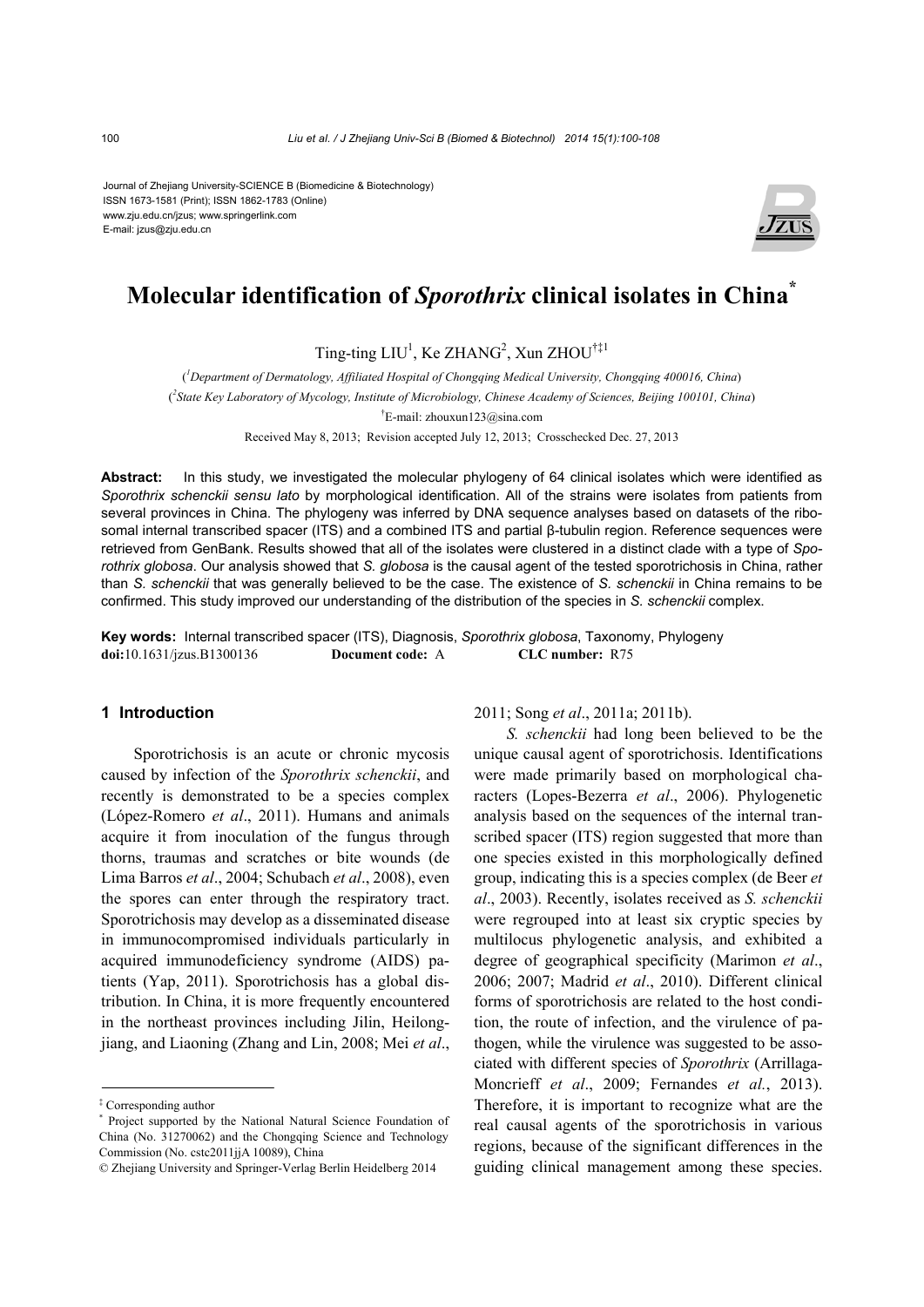Clinical *Sporothrix* species have previously been classified based on the partial calmodulin sequences (Marimon *et al*., 2007; 2008b; Tan *et al*., 2013), but calmodulin regions have been reported to have a lower amplification efficiency as compared to more commonly used regions such as the ribosomal ITS and β-tubulin. ITS is widely used in fungal identification, and recommended as the general barcode for fungi, although additional markers might be needed to distinguish species in certain complexes (Schoch *et al*., 2012). Zhou *et al*. (2013) concluded that all the *Sporothrix* complex species of clinical isolates could readily be recognized by ITS phylogeny.

The aims of this study were to (1) collect a wide range representative strains of pathogens causing sporotrichosis in China, and (2) characterize these strains and confirm their identity through analyses of the ITS sequences and β-tubulin of these strains with relevant taxa.

# **2 Materials and methods**

#### **2.1 Fungal isolates**

Sixty-four clinical isolates identified as *S. schenckii sensu lato* were included in this study (Table 1). All these isolates were collected from the Dermatology Departments of three hospitals in China, mostly from farmers, housewives, or children. The breakdown is as follows: 26 from the First Hospital of Jilin University (Northeast China), 13 from the First Hospital of Beijing University (North China), and 25 from the Southwest Hospital of the Third Military Medical University (Southwest China). These isolates were subcultured on 2% potato-dextrose agar plates at 25 °C for 14 d. Isolates were then stored in sterilized water at 4 °C and on potato dextrose agar (PDA) slant at room temperature.

# **2.2 DNA extraction, amplification, and sequencing**

*Sporothrix* spp. strains were inoculated on 2% PDA plates and incubated at 25 °C for 10 d. About 200 mg of fresh filamentous mycelia were scraped off for DNA extraction. The total genomic DNA was extracted using the cetyltrimethyl ammonium bromide (CTAB) method (Porebski *et al.*, 1997). The quality and quantity of genomic DNA were detected by using 1% agarose gel electrophoresis imaging.

Products were stored at −20 °C. The *BT2a*/*BT2b* primers were used to amplify the partial β-tubulin gene (Glass and Donaldson, 1995). The ITS region was amplified using the primer pair *ITS1*/*ITS4* (White *et al*., 1990). The polymerase chain reaction (PCR) mixture consisted of 2.5 μl of 10 mmol/L PCR buffer, 2 μl of 2.5 mmol/L dNTP mix, 1 μl of each primer (10 μmol/L), 1 μl of DNA template, 0.2 μl Taq DNA polymerase, and 17.3 μl double-distilled water. Amplification was performed through the following steps: initial denaturation at 95 °C for 5 min, followed by 35 cycling consisting of denaturing at 95 °C for 30 s, annealing at 52 °C ( $Bt2$ ) or 54 °C (ITS) for 30 s, and extension at 72 °C for 1 min, followed by 10 min at 72 °C for extension. The PCR products were quantified by 1% agarose gel electrophoresis, and purified products were sequenced at the Beijing Genomics Institute (BGI; China) with the *ITS1*/*ITS4* and *BT2a*/*BT2b* primers mentioned above.

### **2.3 Sequence alignment and phylogenetic analysis**

Sequences generated from the forward and reverse primers were assembled using a Contig Express component to obtain consensus sequence. The sequence identified for all our isolates was verified by a BLAST search (http://blast.ncbi.nlm.nih.gov). Several ITS regions and β-tubulin sequences published in GenBank were retrieved as reference sequences, together with sequences of new isolates (Table 1).

Alignments of ITS and combined ITS and β-tubulin were made using an MAFFT program (http://www.ebi.ac.uk/Tools/msa/mafft/) (Katoh and Toh, 2010), and followed by manual adjustments in BioEdit V7.0.5 (Hall, 1999). Both alignments were used for phylogenetic analyses.

The maximum parsimony (MP) analysis was performed using PAUP V.4.0b10 (Swofford, 2003). Ambiguously aligned regions were excluded from all analysis. Trees were inferred using the heuristic search by the 1000 random sequence addition and the tree-bisection-reconnection (TBR) branch-swapping algorithm. Branches of zero length were collapsed and all minimal-length trees were saved. Gaps were treated as missing data. Clade stability was assessed in a bootstrap test with 1000 replications. Tree length (TL), consistency index (CI), retention index (RI), rescaled consistency index (RC), and homoplasy index (HI)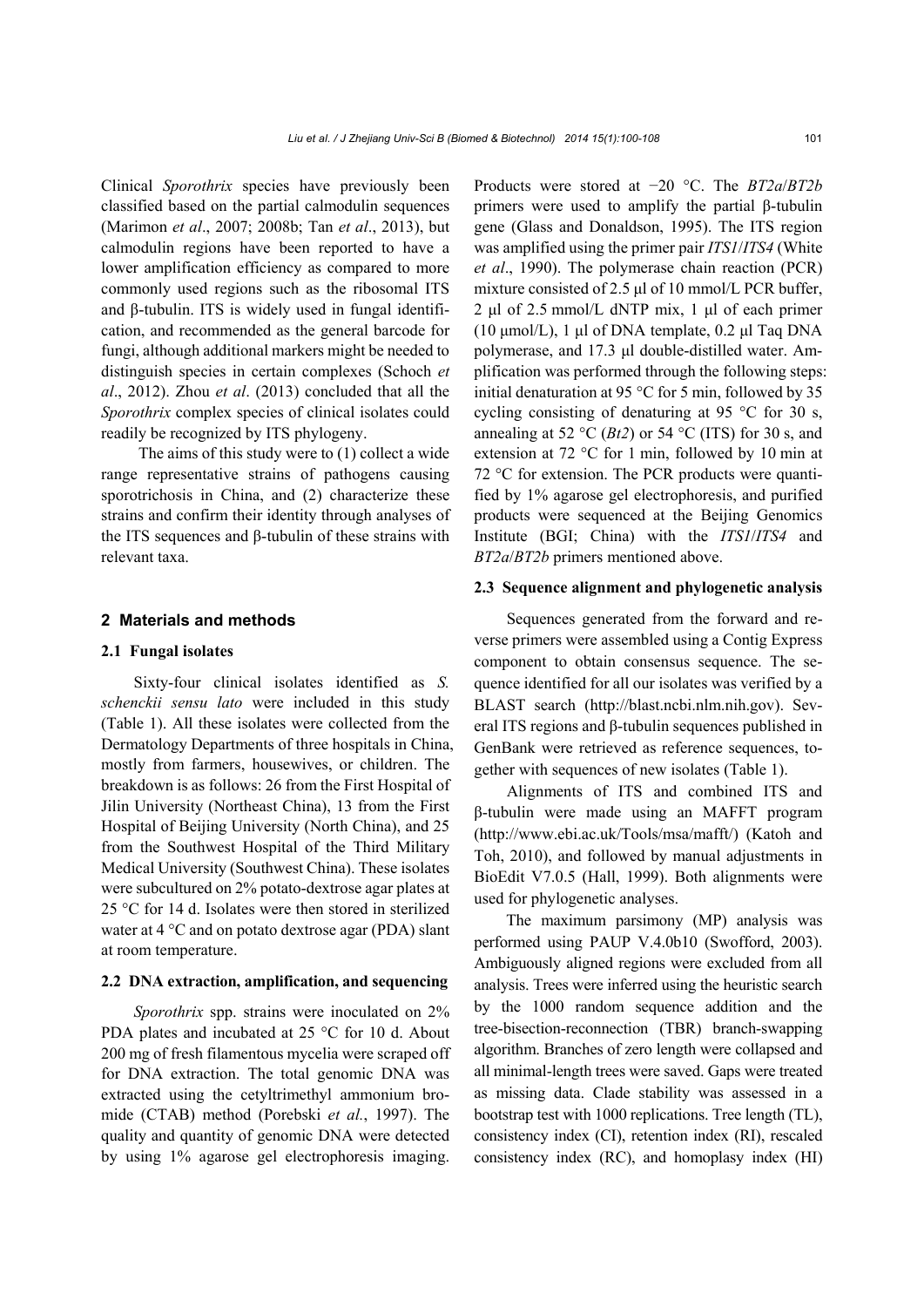| Fungal     | Strain No. | Origin                     |            | GenBank No.      |            |
|------------|------------|----------------------------|------------|------------------|------------|
| species    |            |                            | <b>ITS</b> | $\beta$ -tubulin | Reference  |
| S. globosa | LC2401     | Clinical, Jilin, China     | JX997723   | KC407844         | This study |
| S. globosa | LC2402     | Clinical, Jilin, China     | JX997718   | KC407845         | This study |
| S. globosa | LC2403     | Clinical, Jilin, China     | JX997741   | KC407846         | This study |
| S. globosa | LC2404     | Clinical, Jilin, China     | JX997737   | KC407847         | This study |
| S. globosa | LC2405     | Clinical, Jilin, China     | JX997702   | KC407848         | This study |
| S. globosa | LC2406     | Clinical, Jilin, China     | JX997734   | KC407911         | This study |
| S. globosa | LC2407     | Clinical, Jilin, China     | JX997738   | KC407849         | This study |
| S. globosa | LC2408     | Clinical, Jilin, China     | JX997715   | KC407850         | This study |
| S. globosa | LC2409     | Clinical, Jilin, China     | JX997740   | KC407851         | This study |
| S. globosa | LC2410     | Clinical, Jilin, China     | JX997711   | KC407852         | This study |
| S. globosa | LC2411     | Clinical, Jilin, China     | JX997731   | KC407853         | This study |
| S. globosa | LC2412     | Clinical, Jilin, China     | JX997733   | KC407854         | This study |
| S. globosa | LC2413     | Clinical, Jilin, China     | JX997713   | KC407855         | This study |
| S. globosa | LC2414     | Clinical, Jilin, China     | JX997712   | KC407856         | This study |
| S. globosa | LC2415     | Clinical, Jilin, China     | JX997730   | KC407857         | This study |
| S. globosa | LC2416     | Clinical, Jilin, China     | JX997709   | KC407858         | This study |
| S. globosa | LC2417     | Clinical, Jilin, China     | JX997710   | KC407859         | This study |
| S. globosa | LC2418     | Clinical, Jilin, China     | JX997724   | KC407860         | This study |
| S. globosa | LC2419     | Clinical, Jilin, China     | JX997719   | KC407861         | This study |
| S. globosa | LC2420     | Clinical, Jilin, China     | JX997720   | KC407862         | This study |
| S. globosa | LC2421     | Clinical, Jilin, China     | JX997728   | KC407863         | This study |
| S. globosa | LC2422     | Clinical, Jilin, China     | JX997698   | KC407864         | This study |
| S. globosa | LC2423     | Clinical, Jilin, China     | JX997739   | KC407865         | This study |
| S. globosa | LC2424     | Clinical, Jilin, China     | JX997729   | KC407866         | This study |
| S. globosa | LC2425     | Clinical, Jilin, China     | JX997735   | KC407867         | This study |
| S. globosa | LC2426     | Clinical, Jilin, China     | JX997700   | KC407868         | This study |
| S. globosa | LC2427     | Clinical, Chongqing, China | JX997722   | KC407869         | This study |
| S. globosa | LC2428     | Clinical, Chongqing, China | JX997692   | KC407870         | This study |
| S. globosa | LC2429     | Clinical, Chongqing, China | JX997725   | KC407871         | This study |
| S. globosa | LC2430     | Clinical, Chongqing, China | JX997717   | KC407872         | This study |
| S. globosa | LC2431     | Clinical, Chongqing, China | JX997732   | KC407873         | This study |
| S. globosa | LC2432     | Clinical, Chongqing, China | JX997704   | KC407874         | This study |
| S. globosa | LC2433     | Clinical, Chongqing, China | JX997701   | KC407875         | This study |
| S. globosa | LC2434     | Clinical, Chongqing, China | JX997705   | KC407876         | This study |
| S. globosa | LC2435     | Clinical, Chongqing, China | JX997707   | KC407877         | This study |
| S. globosa | LC2436     | Clinical, Chongqing, China | JX997742   | KC407878         | This study |
| S. globosa | LC2437     | Clinical, Chongqing, China | JX997708   | KC407879         | This study |
| S. globosa | LC2438     | Clinical, Chongqing, China | JX997721   | KC407880         | This study |
| S. globosa | LC2439     | Clinical, Chongqing, China | JX997703   | KC407881         | This study |
| S. globosa | LC2440     | Clinical, Chongqing, China | JX997695   | KC407882         | This study |
| S. globosa | LC2442     | Clinical, Chongqing, China | JX997697   | KC407884         | This study |
| S. globosa | LC2443     | Clinical, Chongqing, China | JX997693   | KC407885         | This study |
| S. globosa | LC2444     | Clinical, Chongqing, China | JX997694   | KC407886         | This study |
| S. globosa | LC2445     | Clinical, Chongqing, China | JX997726   | KC407887         | This study |
| S. globosa | LC2446     | Clinical, Chongqing, China | JX997727   | KC407888         | This study |

**Table 1 Fungal species, strain numbers, origins, GenBank accession numbers, and references used in this study**

To be continued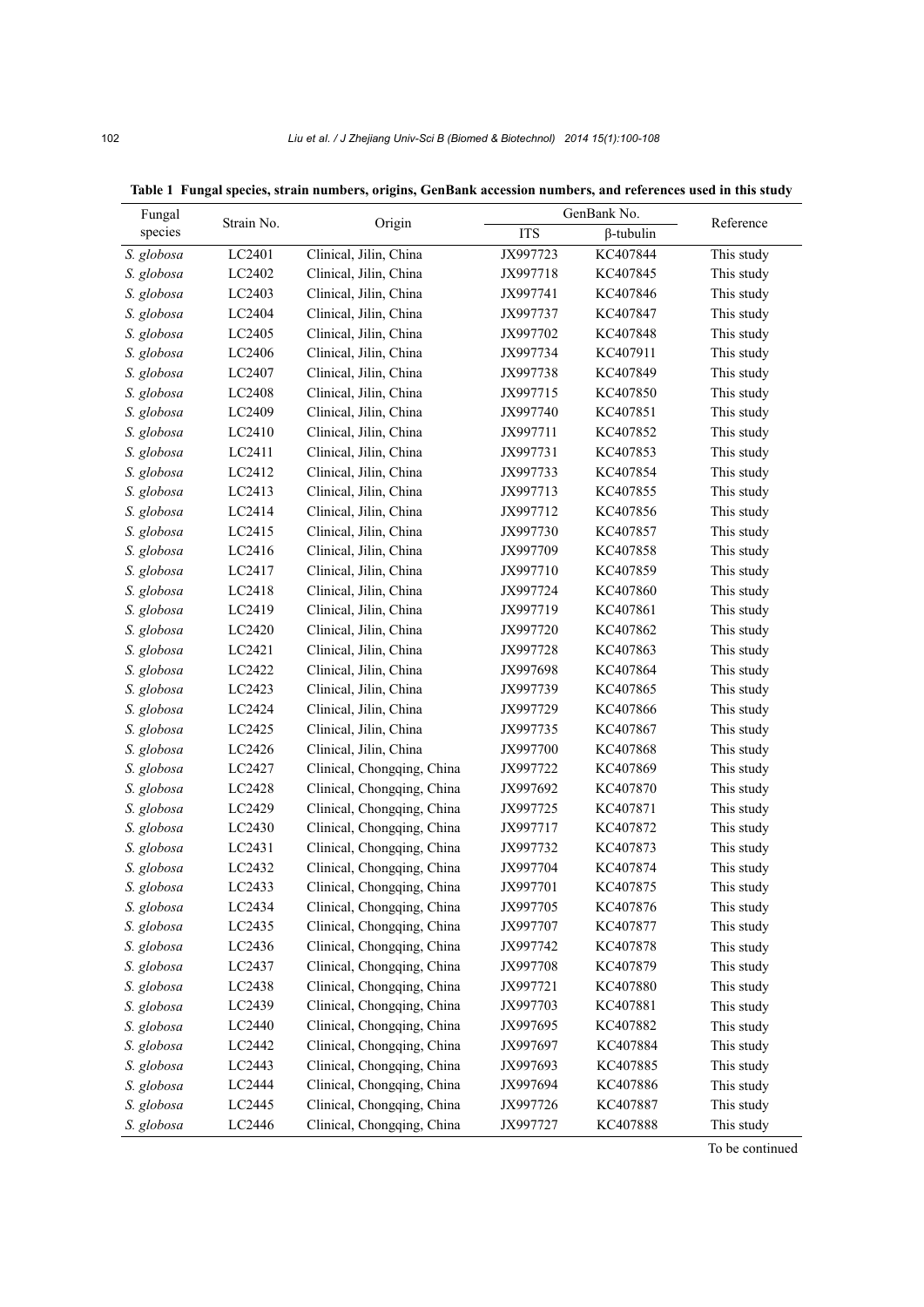| ×<br>۰,<br>×<br>I |  |
|-------------------|--|

| Fungal                    |                                       |                            | GenBank No. |                  |                        |  |
|---------------------------|---------------------------------------|----------------------------|-------------|------------------|------------------------|--|
| species                   | Strain No.                            | Origin                     | <b>ITS</b>  | $\beta$ -tubulin | Reference              |  |
| S. globosa                | LC2447                                | Clinical, Chongqing, China | JX997716    | KC407889         | This study             |  |
| S. globosa                | LC2448                                | Clinical, Chongqing, China | JX997696    | KC407890         | This study             |  |
| S. globosa                | LC2449                                | Clinical, Chongqing, China | JX997699    | KC407891         | This study             |  |
| S. globosa                | LC2450                                | Clinical, Chongqing, China | JX997714    | KC407892         | This study             |  |
| S. globosa                | LC2451                                | Clinical, Chongqing, China | JX997736    | KC407893         | This study             |  |
| S. globosa                | LC2452                                | Clinical, Chongqing, China | JX997706    | KC407894         | This study             |  |
| S. globosa                | LC2453                                | Clinical, Beijing, China   | KC407830    | KC407895         | This study             |  |
| S. globosa                | LC2454                                | Clinical, Beijing, China   | KC407831    | KC407896         | This study             |  |
| S. globosa                | LC2455                                | Clinical, Beijing, China   | KC407832    | KC407897         | This study             |  |
| S. globosa                | LC2456                                | Clinical, Beijing, China   | KC407833    | KC407898         | This study             |  |
| S. globosa                | LC2459                                | Clinical, Beijing, China   | KC407834    | KC407900         | This study             |  |
| S. globosa                | LC2460                                | Clinical, Beijing, China   | KC407835    | KC407901         | This study             |  |
| S. globosa                | LC2462                                | Clinical, Beijing, China   | KC407837    | KC407903         | This study             |  |
| S. globosa                | LC2463                                | Clinical, Beijing, China   | KC407838    | KC407904         | This study             |  |
| S. globosa                | LC2465                                | Clinical, Beijing, China   | KC407839    | KC407906         | This study             |  |
| S. globosa                | LC2466                                | Clinical, Beijing, China   | KC407840    | KC407907         | This study             |  |
| S. globosa                | LC2467                                | Clinical, Beijing, China   | KC407841    | KC407908         | This study             |  |
| S. globosa                | LC2468                                | Clinical, Beijing, China   | KC407842    | KC407909         | This study             |  |
| S. globosa                | LC2469                                | Clinical, Beijing, China   | KC407843    | KC407910         | This study             |  |
| S. schenckii              | CBS 117842                            | Clinical, South Africa     | AY280495    | AY280477         | Aghayeva et al. (2004) |  |
|                           | (CMW 7614)                            |                            |             |                  |                        |  |
| S. schenckii              | <b>CMW 7615</b>                       | Clinical, South Africa     | AY280496    | AY280478         | Aghayeva et al. (2004) |  |
| S. schenckii              | <b>CMW 7612</b>                       | Clinical, South Africa     | AY280494    | AY280476         | Aghayeva et al. (2004) |  |
| S. schenckii              | <b>ATCC 26331</b><br>$(CBS 359.36^*)$ | Clinical, USA              | FJ545232    | AM116911         | Marimon et al. (2006)  |  |
| S. schenckii              | <b>CMW 5681</b>                       | Clinical, South Africa     | EF127886    | EF139107         | de Meyer et al. (2008) |  |
| S. brasiliensis           | <b>IPEC 17943</b>                     | Clinical, Brazil           | FN549902    | AM116935         | Madrid et al. (2010)   |  |
| S. brasiliensis           | <b>IPEC 15572</b>                     | Clinical, Brazil           | FN549904    | AM116955         | Madrid et al. (2010)   |  |
| S. globosa                | <b>FMR 8597</b>                       | Clinical, Spain            | FN549904    | AM116964         | Madrid et al. (2010)   |  |
| S. globosa                | CBS 120340 <sup>*</sup><br>(FMR 8600) | Clinical, Spain            | FN549905    | AM116966         | Madrid et al. (2010)   |  |
| S. luriei                 | <b>KMU 2787</b><br>$(CBS 937.72^*)$   | Clinical, South Africa     | AB128012    | AM747289         | Kawasaki et al. (2003) |  |
| S. mexicana               | CBS 120341*                           | Environmental, Mexico      | FN549906    | AM498344         | Madrid et al. (2010)   |  |
| S. pallida                | CBS 150.87*<br>(CMW 17168)            | Environmental, Germany     | EF127879    | EF139109         | de Meyer et al. (2008) |  |
| Ophiostoma<br>nigrocarpum | <b>CMW 650</b>                        | Abies sp.                  | AY280489    | AY280479         | Aghayeva et al. (2004) |  |

\* Indicates the type strain. CBS: culture collection of the Centraalbureau voor Schimmelcultures, Utrecht, the Netherlands; CMW: culture collection of the Forestry and Agricultural Biotechnology Institute (FABI), University of Pretoria, Pretoria, South Africa; ATCC: American Type Culture Collection, Virginia, USA; IPEC: Instituto de Pesquisa Clínica Evandro Chagas, Fiocruz, Brazil; FMR: Facultate de Medicina i Ciències de la Sault, Reus, Spain; KMU: Kanazawa Medical University, Ishikawa, Japan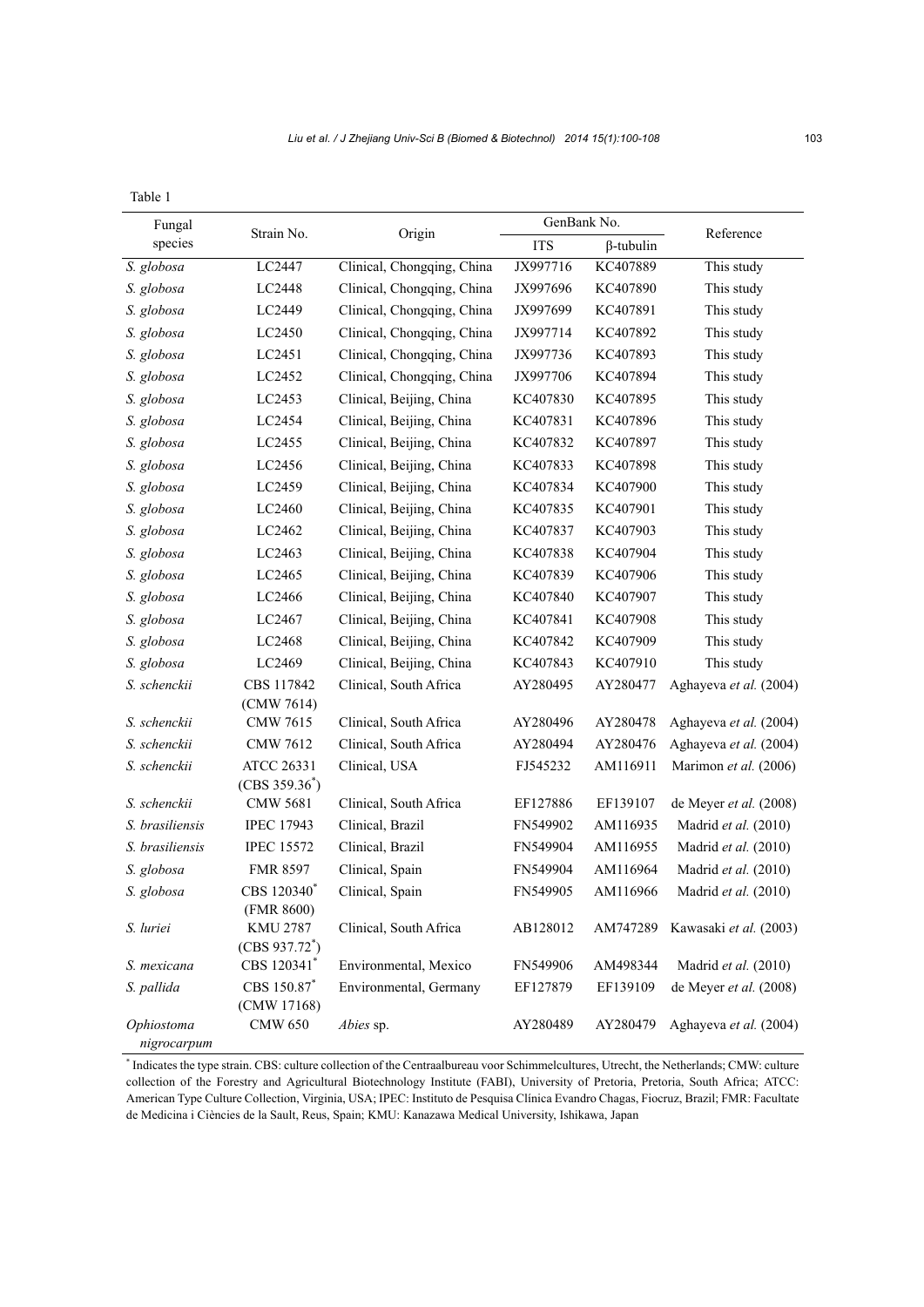were calculated for the generated parsimony trees. A Kishino-Hasegawa (KH) test was performed to determine whether the trees were significantly different. The trees were visualized in TreeView (Page, 1996). The model of evolution was estimated by using MrModeltest 2.3 (Nylander, 2004).

The newly generated sequences in this study were deposited in the GenBank, with their accession numbers listed in Table 1.

#### **3 Results**

Full length ITS regions and partial β-tubulin genes were amplified in this study. The amplified DNA fragments of the ITS regions and β-tubulin genes were approximatively 450 and 600 bp, respectively. The combined dataset of the ITS regions and β-tubulin genes contained 1052 characters, of which 742 characters were constant, 191 variable characters were parsimony-uninformative, and 119 were parsimony-informative. One of the most parsimonious trees with the shortest tree length (TL=465, CI=0.856, RI=0.835, RC=0.714, and HI=0.144) is shown in Fig. 1. In our combined phylogenetic tree, all the 64 clinical strains collected from different regions of China clustered in a well supported (99%) phylogenetic clade together with the ex-type strain of *S. globosa* (CBS 120340). This clade shows sufficient distance to the type of *S. schenckii* (CBS 359.36) (Fig. 1). The 64 isolates from China in the *S. globosa*  clade were distributed among 18 different haplotypes.

#### **4 Discussion**

*S. schenckii* was attributed to a unique species as the pathogen of sporotrichosis since it was first isolated from a patient (Lopes-Bezerra *et al*., 2006). In past years, various molecular approaches have demonstrated that isolates of *S. schenckii* which were identified through morphology displayed diverse genetic characteristics and phylogenetic groupings (Lin *et al*., 2000; Mesa-Arango *et al*., 2002). Genotyping by analysis of restriction fragment length polymorphism (RFLP) of mitochondrial DNA (mtDNA) and ribosomal DNA (rDNA) demonstrated the existence of intraspecific genetic variability, and all of the

four rDNA types showed different geographic distributions (Watanabe *et al*., 2004). With molecular phylogenetic analysis, *S. schenckii* was discovered to represent more than one species (de Beer *et al*., 2003). Marimon *et al.* (2007) revealed that *S. schenckii* was a complex of at least six phylogenetic species, comprising currently four clinical relevant species, i.e., *S. schenckii s. str.*, *S. brasiliensis*, *S. globosa* (Marimon *et al*., 2007), and *S. luriei* (Marimon *et al*., 2008b). Marimon *et al.* (2007) and Zhou *et al.* (2013) both revealed the existence of the correlation between geographical distribution and genotypes among species of *Sporothrix*. *S. brasiliensis* was confirmed to be restricted to Brazil, while *S. schenckii* was mainly prevalent in the Americas, Africa, and Asia (Marimon *et al*., 2007; Zhou *et al*., 2013).

*S. globosa* had been reported with widespread geographical distributions, such as in Chile, India, Italy, Japan, Spain, UK, and USA (Madrid *et al*., 2009). Previously, based on calmodulin (CAL) sequence analysis, five Chinese environmental isolates received as *S. schenckii* had been clustered into the clade of *S. globosa* (Marimon *et al*., 2007), together with six clinical isolates of *Sporothrix* using ITS region analysis (Zhou *et al*., 2013), and a total of 11 (100%) Chinese isolates were confirmed to be *S. globosa*. In this study, we sampled 64 clinical strains from a wider geographic regions of China, and our combined analysis of ITS and β-tubulin regions further confirmed that the causal agent of sporotrichosis is *S. globosa* in China. However, none of these isolates exhibited the same haplotype as the type of *S. globosa* CBS 120340, which is a clinical strain from Spain. We did not find a significant correlation between geographic origins of these strains and their genetic variations based on the haplotype data. More research is needed to indicate whether *S. schenckii* or other *Sporothrix* species exist in China.

Sporotrichosis is characterized by a wide range of cutaneous and extracutaneous clinical manifestations. Kong *et al.* (2006) revealed that different randomly amplified polymorphic DNA (RAPD) genotypes of strains led to different clinical forms. There have been reports about cutaneous dissemination and invasive sporotrichosis caused by *S. schenckii* and *S. brasiliensis* since Marimon *et al.* (2007) discovered the three new species of *Sporothrix* (Galhardo *et al*., 2010; Silva-Vergara *et al*., 2012). However, no case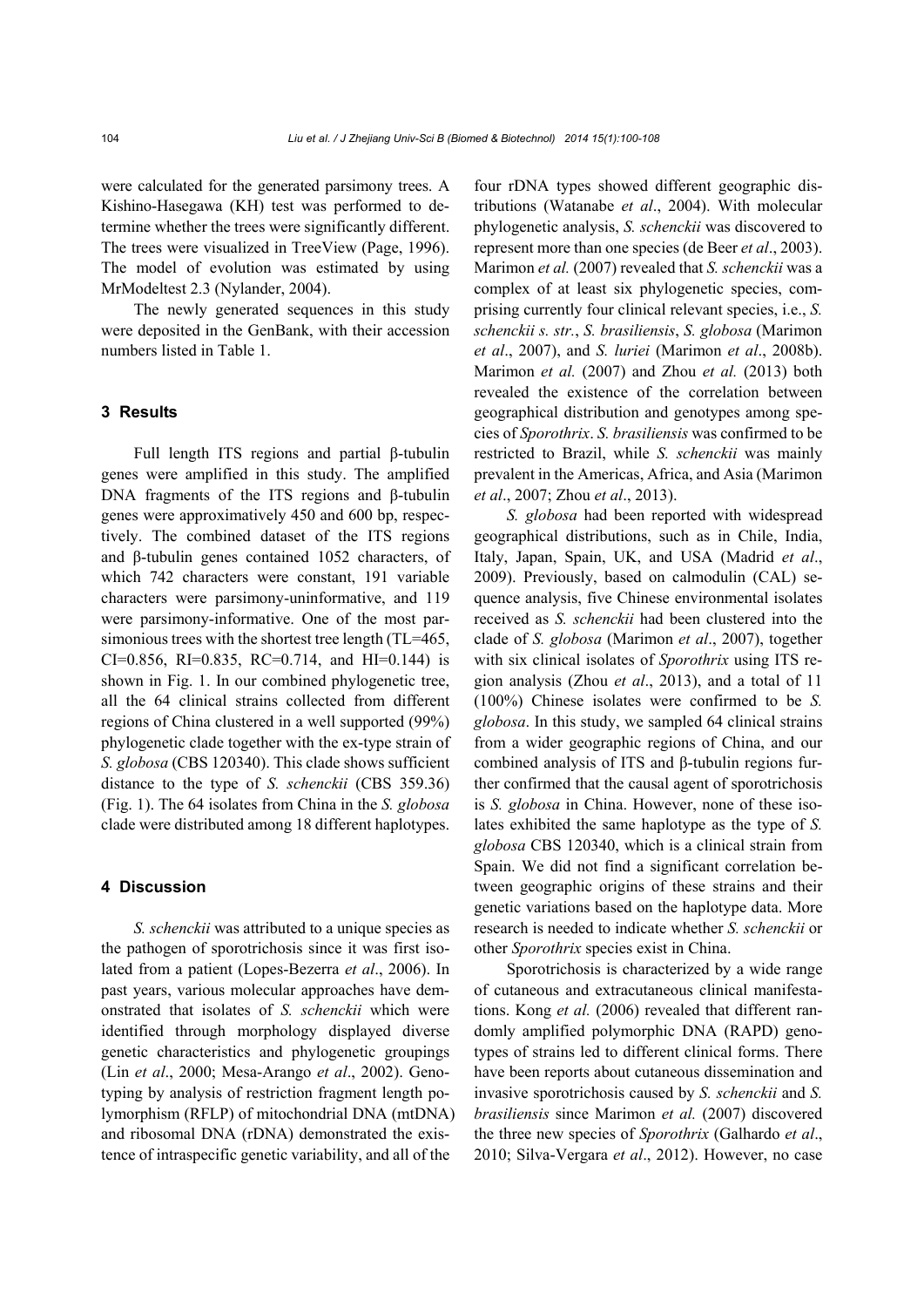

10

of such clinical classification attributed to *S. globosa* has been reported. Except of the absence of sporotrichosis forms caused by *S. globosa* in some studies (Zhou *et al*., 2013), all of the clinical patterns in our study were characterized as fixed and lymphocutaneous, as well as five cases caused by *S. globosa* described in Brazil (de Oliveira *et al*., 2010; Rodrigues *et al.*, 2012) and Chile (Cruz *et al*., 2012). We considered that this observation could be explained by the different virulence levels of members in *S. schenckii* complex. Although a study on the murine model has shown that the most virulent species was *S. brasiliensis*, followed by *S. schenckii* and *S. globosa* (Arrillaga-Moncrieff *et al*., 2009), further studies are needed to investigate the possible pathogenesis of different clinical types of sporotrichosis.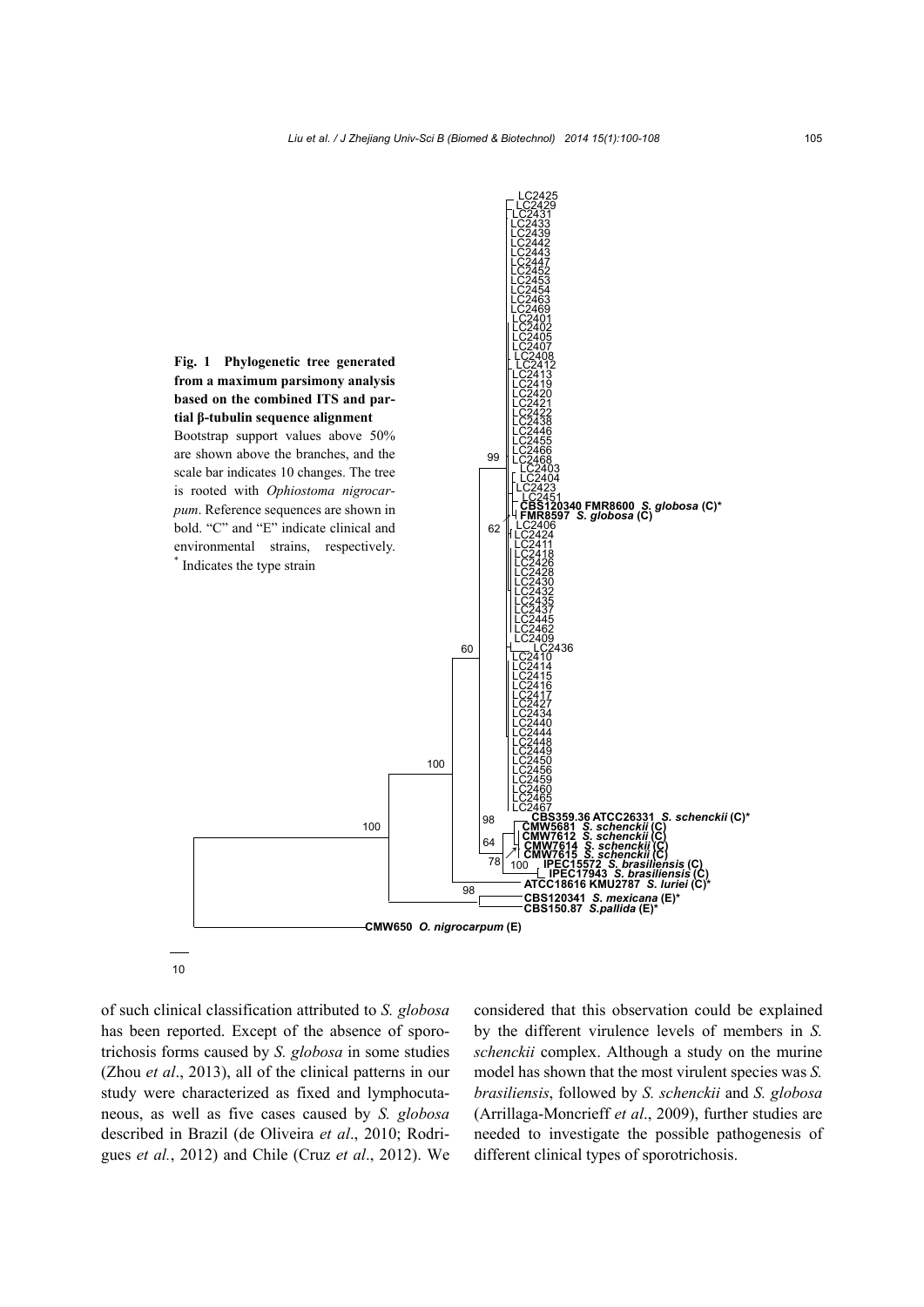Some *in vitro* studies of *S. schenckii sensu lato* showed variable antifungal susceptibility among different isolates (Brandsberg and French, 1972; McGinnis *et al*., 2001), which indicates the existence of cryptic species with variations in antifungal susceptibility. Similar conclusions were presented by the studies of other fungal complexes such as the *Pseudallescheria boydii* (Gilgado *et al*., 2006) and the *Coccidioides immitis* complex (Koufopanou *et al*., 2001). In a recent *in vitro* antifungal susceptibility test, *S. brasiliensis* showed the best response to antifungals in general, followed by *S. schenckii*, *S. albicans*, *S. globosa*, and *S. mexicana* (Marimon *et al*., 2008a). Therefore, species identification of clinical isolates is essential to determine the effective treatment, and it is significant to study their epidemiology, geographic distribution, and the relevance among taxa, virulence, and clinical patterns.

#### **5 Conclusions**

The data in our study showed that the sporotrichosis cases in China were caused by *S. globosa* rather than *S. schenckii*, and it is demonstrated that ITS and β-tubulin are also efficient to distinguish species in *S. schenckii* species complex. With the increasing multilocus sequence data in this group, efficient molecular diagnosis protocols using specific primers should be developed to enable a rapid and accurate identification of clinical *Sporothrix* species.

#### **Acknowledgements**

The authors acknowledge Ms. Fang LIU (State Key Laboratory of Mycology, Chinese Academy of Sciences) for her assistance in sequencing and data analyses, and Mr. Lei CAI (State Key Laboratory of Mycology, Chinese Academy of Sciences) for his critical comments on this manuscript. We also thank the Dermatology Department of the First Hospital of Jilin University, the Beijing University First Hospital, and the Southwest Hospital of the Third Military Medical University for supplying the clinical strains used in this study.

#### **Compliance with ethics guidelines**

Ting-ting LIU, Ke ZHANG, and Xun ZHOU declare that they have no conflict of interest.

This article does not contain any studies with human or animal subjects performed by any of the authors.

#### **References**

- Aghayeva, D.N., Wingfield, M.J., de Beer, Z.W., *et al.*, 2004. Two new *Ophiostoma* species with *Sporothrix* anamorphs from Austria and Azerbaijan. *Mycologia*, **96**(4):866-878. [doi:10.2307/3762119]
- Arrillaga-Moncrieff, I., Capilla, J., Mayayo, E., *et al.*, 2009. Different virulence levels of the species of *Sporothrix* in a murine model. *Clin. Microbiol. Infect.*, **15**(7):651-655. [doi:10.1111/j.1469-0691.2009.02824.x]
- Brandsberg, J.W., French, M.E., 1972. *In vitro* susceptibility of isolates of *Aspergillus fumigatus* and *Sporothrix schenckii* to amphotericin B. *Antimicrob. Agents Chemother.*, **2**(5):402-404. [doi:10.1128/AAC.2.5.402]
- Cruz, R., Vieille, P., Oschilewski, D., 2012. *Sporothrix globosa* isolation related to a case of lymphocutaneous sporotrichosis. *Rev. Chil. Infectol.*, **29**(4):401-405. [doi:10. 4067/S0716-10182012000400006]
- de Beer, Z.W., Harrington, T.C., Vismer, H.F., *et al.*, 2003. Phylogeny of the *Ophiostoma stenoceras*-*Sporothrix schenckii* complex. *Mycologia*, **95**(3):434-441.
- de Lima Barros, M.B., de Oliveira Schubach, A., do Valle, A.C.F., *et al.*, 2004. Cat-transmitted sporotrichosis epidemic in Rio de Janeiro, Brazil: description of a series of cases. *Clin. Infect. Dis.*, **38**(4):529-535. [doi:10.1086/ 381200]
- de Oliveira, M.M.E., de Almeida-Paes, R., de Medeiros Muniz, M., *et al.*., 2010. Sporotrichosis caused by *Sporothrix globosa* in Rio de Janeiro, Brazil: case report. *Mycopathologia*, **169**(5):359-363. [doi:10.1007/s11046-010- 9276-7]
- Fernandes, G.F., dos Santos, P.O., Rodrigues, A.M., *et al.*, 2013. Characterization of virulence profile, protein secretion and immunogenicity of different *Sporothrix schenckii sensu stricto* isolates compared with *S. globosa* and *S. brasiliensis* species. *Virulence*, **4**(3):241-249. [doi:10.4161/viru.23112]
- Galhardo, M.C.G., Silva, M.T.T., Lima, M.A., *et al.*, 2010. *Sporothrix schenckii* meningitis in AIDS during immune reconstitution syndrome. *J. Neurol. Neurosurg. Psychiatry*, **81**(6):696-699. [doi:10.1136/jnnp.2009.173187]
- Gilgado, F., Serena, C., Cano, J., *et al.*, 2006. Antifungal susceptibilities of the species of the *Pseudallescheria boydii* complex. *Antimicrob. Agents Chemother.*, **50**(12): 4211-4213. [doi:10.1128/AAC.00981-06]
- Glass, N.L., Donaldson, G.C., 1995. Development of primer sets designed for use with the PCR to amplify conserved genes from filamentous ascomycetes. *Appl. Environ. Microbiol.*, **61**(4):1323-1330.
- Hall, T.A., 1999. BioEdit: a user-friendly biological sequence alignment editor and analysis program for Windows 95/98/NT. *Nucl. Acids Symp. Series*, **41**:95-98.
- Katoh, K., Toh, H., 2010. Parallelization of the MAFFT multiple sequence alignment program. *Bioinformatics*, **26**(15):1899-1900. [doi:10.1093/bioinformatics/btq224]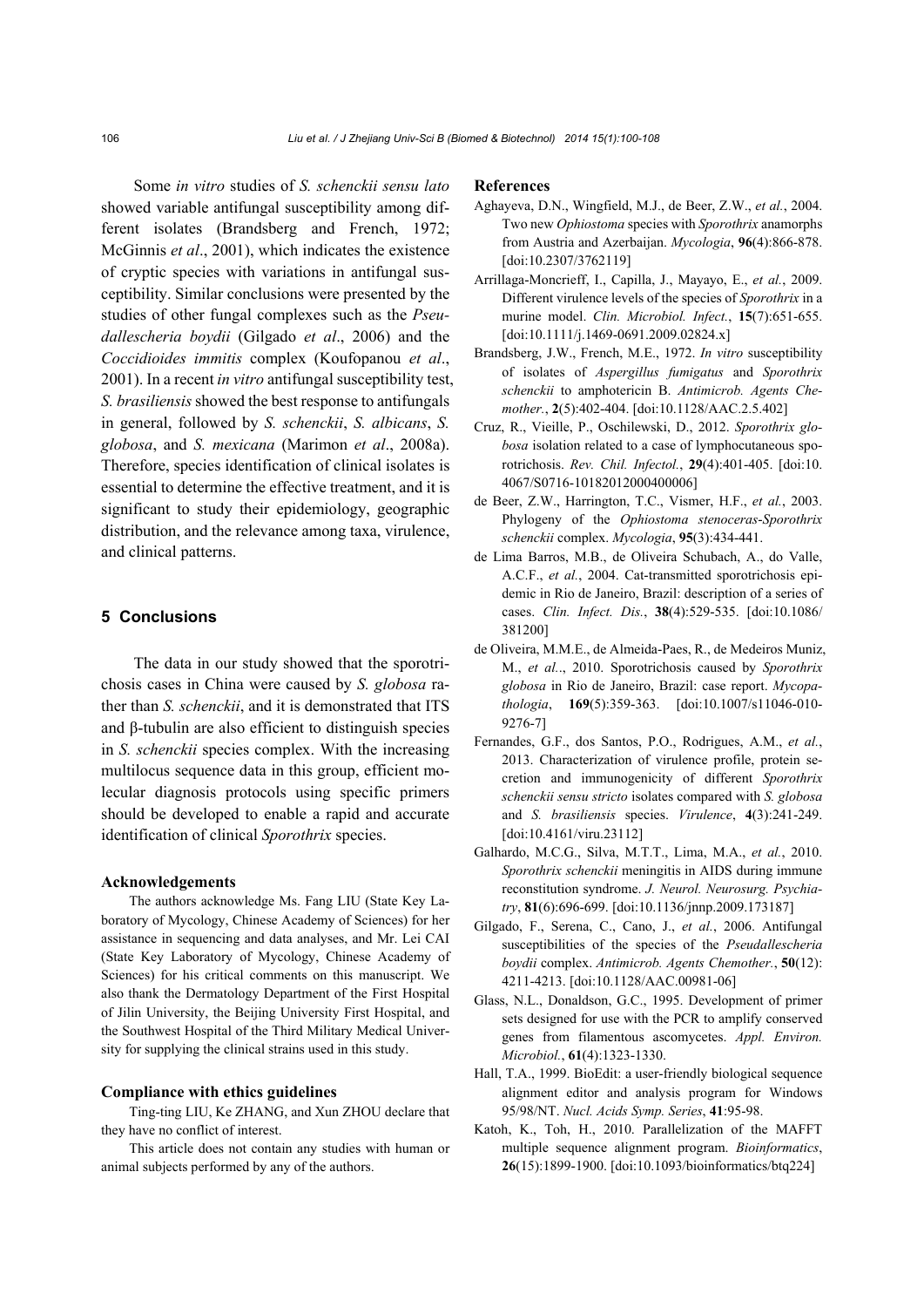- Kong, X., Xiao, T., Lin, J., *et al.*, 2006. Relationships among genotypes, virulence and clinical forms of *Sporothrix schenckii* infection. *Clin. Microbiol. Infect.*, **12**(11): 1077-1081. [doi:10.1111/j.1469-0691.2006.01519.x]
- Koufopanou, V., Burt, A., Szaro, T., *et al.*, 2001. Gene genealogies, cryptic species, and molecular evolution in the human pathogen *Coccidioides immitis* and relatives (*Ascomycota*, *Onygenales*). *Mol. Biol. Evol.*, **18**(7): 1246-1258.
- Lin, J., Kawasaki, M., Aoki, M., *et al.*, 2000. Mitochondrial DNA analysis of *Sporothrix schenckii* clinical isolates from China. *Mycopathologia*, **148**(2):69-72. [doi:10. 1023/A:1007147825316]
- Lopes-Bezerra, L.M., Schubach, A., Costa, R.O., 2006. *Sporothrix schenckii* and sporotrichosis. *An. Acad. Bras. Ciênc.*, **78**(2):293-308. [doi:10.1590/S0001-3765200600 0200009]
- López-Romero, E., del Rocío Reyes-Montes, M., Pérez-Torres, A., *et al.*, 2011. *Sporothrix schenckii* complex and sporotrichosis, an emerging health problem. *Future Microbiol.*, **6**(1):85-102. [doi:10.2217/fmb.10.157]
- Madrid, H., Cano, J., Gené, J., *et al.*, 2009. *Sporothrix globosa*, a pathogenic fungus with widespread geographical distribution. *Rev. Iberoam. Micol.*, **26**(3):218-222. [doi:10. 1016/j.riam]
- Madrid, H., Gené, J., Cano, J., *et al.*, 2010. *Sporothrix brunneoviolacea* and *Sporothrix dimorphospora*, two new members of the *Ophiostoma stenoceras*-*Sporothrix schenckii* complex. *Mycologia*, **102**(5):1193-1203. [doi:10.3852/09-320]
- Marimon, R., Gené, J., Cano, L., *et al.*, 2006. Molecular phylogeny of *Sporothrix schenckii*. *J. Clin. Microbiol.*, **44**(9): 3251-3256. [doi:10.1128/JCM.00081-06]
- Marimon, R., Cano, J., Gené, J., *et al.*, 2007. *Sporothrix brasiliensis*, *S. globosa*, and *S. mexicana*, three new *Sporothrix* species of clinical interest. *J. Clin. Microbiol.*, **45**(10):3198-3206. [doi:10.1128/JCM.00808-07]
- Marimon, R., Serena, C., Gené, J., *et al.*, 2008a. *In vitro* antifungal susceptibilities of five species of *Sporothrix*. *Antimicrob. Agents Chemother.*, **52**(2):732-734. [doi:10. 1128/AAC.01012-07]
- Marimon, R., Gené, J., Cano, J., *et al.*, 2008b. *Sporothrix luriei*: a rare fungus from clinical origin. *Med. Mycol.*, **46**(6): 621-625. [doi:10.1080/13693780801992837]
- McGinnis, M., Nordoff, N., Li, R.K., *et al.*, 2001. *Sporothrix schenckii* sensitivity to voriconazole, itraconazole and amphotericin B. *Med. Mycol.*, **39**(4):369-371. [doi:10. 1080/mmy.39.4.369.371]
- Mei, X.L., Xia, J.X., Wang, J.Y., *et al.*, 2011. Clinical and pathological analysis on 100 cases of sporotrichosis. *Chin. J. Mycol.*, **6**:203-206 (in Chinese).
- Mesa-Arango, A.C., del Rocío Reyes-Montes, M., Pérez-

Mejía, A., *et al.*, 2002. Phenotyping and genotyping of *Sporothrix schenckii* isolates according to geographic origin and clinical form of sporotrichosis. *J. Clin. Microbiol.*, **40**(8):3004-3011. [doi:10.1128/JCM.40.8.3004- 3011.2002]

- Nylander, J., 2004. MrModeltest V2. Program Distributed by the Author. Evolutionary Biology Centre, Uppsala University.
- Page, R.D., 1996. TreeView: an application to display phylogenetic trees on personal computers. *Comput. Appl. Biosci.*, **12**(4):357-358. [doi:10.1093/bioinformatics/12.4. 357]
- Porebski, S., Bailey, L.G., Baum, B.R., 1997. Modification of a CTAB DNA extraction protocol for plants containing high polysaccharide and polyphenol components. *Plant Mol. Biol. Rep.*, **15**(1):8-15. [doi:10.1007/BF02772108]
- Rodrigues, A.M., de Hoog, S., de Camargo, Z.P., 2012. Emergence of pathogenicity in the *Sporothrix schenckii*  complex. *Med. Mycol.*, **51**(4):405-412. [doi:10.3109/ 13693786.2012.719648]
- Schoch, C.L., Seifert, K.A., Huhndorf, S., *et al.*, 2012. Nuclear ribosomal internal transcribed spacer (ITS) region as a universal DNA barcode marker for fungi. *PNAS*, **109**(16): 6241-6246. [doi:10.1073/pnas.1117018109]
- Schubach, A., de Lima Barros, M.B., Wanke, B., 2008. Epidemic sporotrichosis. *Curr. Opin. Infect. Dis.*, **21**(2):129. [doi:10.1097/QCO.0b013e3282f44c52]
- Silva-Vergara, M.L., de Camargo, Z.P., Silva, P.F., *et al.*, 2012. Disseminated *Sporothrix* brasiliensis infection with endocardial and ocular involvement in an HIV-infected patient. *Am. J. Tropical Med. Hygiene*, **86**(3):477. [doi:10. 4269/ajtmh.2012.11-0441]
- Song, Y., Yao, L., Zhong, S.X., *et al.*, 2011a. Infant sporotrichosis in northeast China: a report of 15 cases. *Int. J. Dermatol.*, **50**(5):522-529. [doi:10.1111/j.1365-4632. 2010.04724.x]
- Song, Y., Li, S.S., Zhong, S.X., *et al.*, 2011b. Report of 457 sporotrichosis cases from Jilin Province, northeast China, a serious endemic region. *J. Eur. Acad. Dermatol. Venereol.*, **27**(3):313-318. [doi:10.1111/j.1468-3083.2011. 04389.x]
- Swofford, D.L., 2003. PAUP\*. Phylogenetic Analysis Using Parsimony (\*and Other Methods). Version 4. Sinauer Associates, Sunderland, Massachusetts, USA.
- Tan, J.W., Liu, W., Wan, Z., *et al.*, 2013. Reclassification of 33 clinical strains of *Sporothrix* from northern China based on phenotypic and molecular characters. *Mycosystema*, **32**(2):161-167 (in Chinese).
- Watanabe, S., Kawasaki, M., Mochizuki, T., *et al.*, 2004. RFLP analysis of the internal transcribed spacer regions of *Sporothrix schenckii*. *Jpn. J. Med. Mycol.*, **45**:165-175. [doi:10.3314/jjmm.45.165]